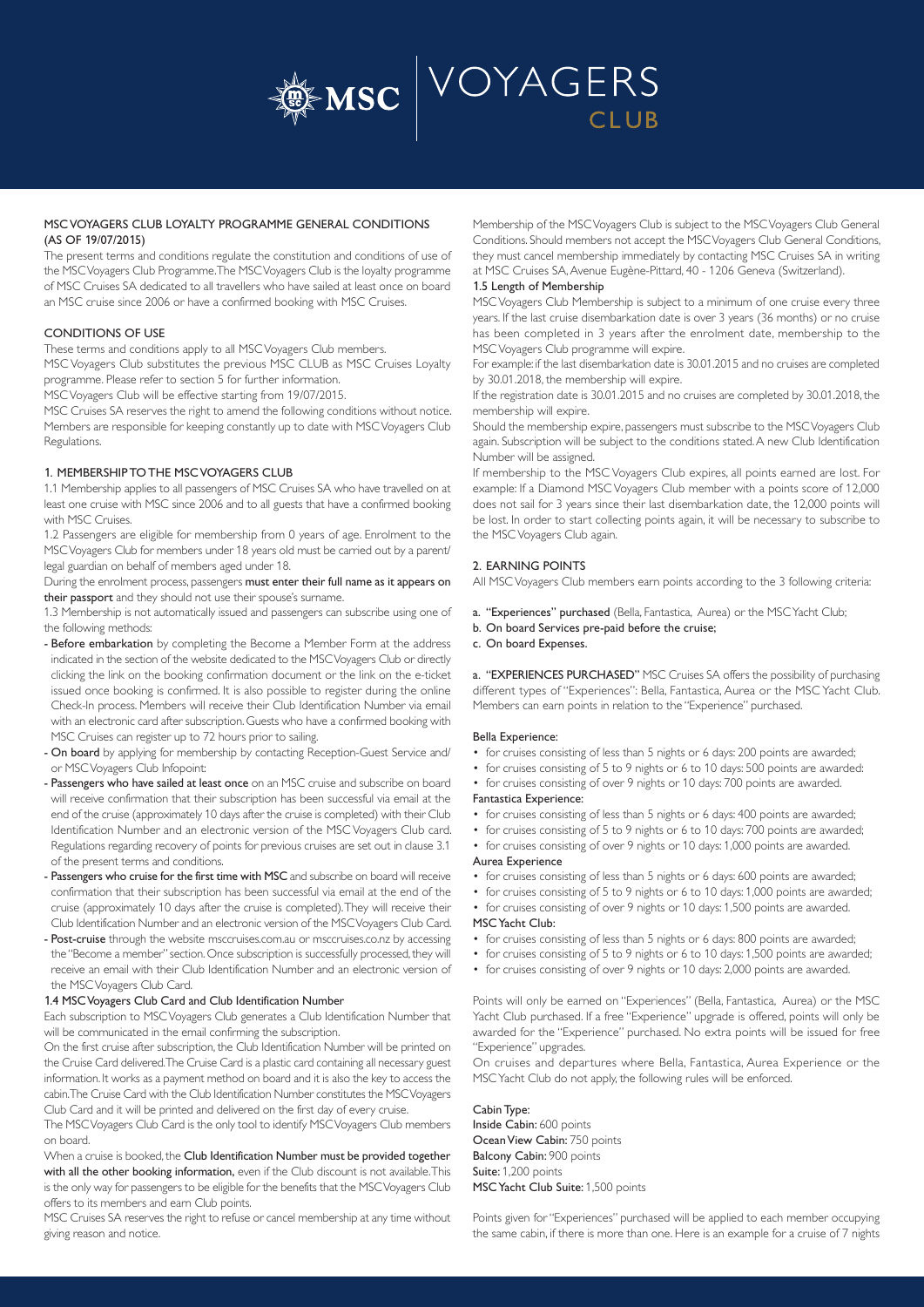with the Fantastica "Experience" purchased: if only one member is present in the cabin, at the end of the cruise 700 points will be awarded. If two members are present in the cabin, at the end of the cruise 700 points each will be awarded.

MSC Voyagers Club members (Classic, Silver, Gold and Diamond) who purchase the entire MSC World Cruise will earn triple the points based on the type of Experience or the MSC Yacht Club chosen. Welcome members are entitled to triple points only if the Voyagers Club registration date is earlier than the MSC World Cruise booking date. Points will be exceptionally assigned at the time of booking.

For example, if you purchase the Bella Experience, you will earn 2.100 points instead of 700; if you purchase the Fantastica Experience, you will earn 3.000 points instead of 1.000; if you purchase the Aurea Experience, you will earn 4.500 points instead of 1.500.

As of May 27 2019, members who book a Voyages Selection departure will be credited double membership points for the type of Experience chosen. Double points are credited at the end of the cruise. Double membership points are not retroactive and can't be combined with the Future Cruise Program benefits.

#### b. ON BOARD SERVICES PRE-PAID BEFORE THE CRUISE:

MSC Cruises SA offers the possibility of purchasing on board services before the cruise. Services that can be purchased before the cruise include Food & Beverages, Excursions, SPA & Fitness (for a full list of services included please see the dedicated section online) and are divided into services that apply to all cabin occupants and services that apply to individuals only.

MSC Voyagers Club members earn 100 points for every €150 spent before the cruise on MSC packages/services included in the cruise booked\* .

*\* For currencies other than € euro, the currency conversion on purchase day will apply.*

There are two types of on-board services pre-paid before the cruise: per cabin and per single cabin occupant.

The points will be calculated based on the total amount spent by the member on MSC on board services pre-paid before the cruise. Expenses for on board services pre-paid before the cruise per cabin which apply to all cabin occupants (and not single occupants) will be equally distributed amongst the cabin occupants.

Example of on board services pre-paid before the cruise per cabin: the total amount of pre-paid on board services that apply to all cabin occupants before the cruise is €600. If there are four cabin occupants, the spending for the points calculation of each cabin occupant will be €150, equal to 100 points. Members cannot claim points distributed to non-members occupying the same cabin for on board services pre-paid before the cruise which apply to all cabin occupants.

Points for On board Services pre-paid before the cruise by single cabin occupants will be assigned to individual members who pre-paid for on board services before the cruise.

Example of on board services pre-paid before the cruise per single occupant: the total amount of pre-paid on board services that apply to single occupants before the cruise is €600. In order to assign the points, the total amount will be divided by 150 resulting in 400 points. The single occupant who benefits from the pre-paid on board services that apply to individuals only will receive all 400 points.

c. ON BOARD EXPENSES MSC Voyagers Club members earn 100 points for every €/\$150 spent on board (excluding casino expenses).

At the end of the cruise, points given for on board expenses will be applied on board only to the MSC Voyagers Club member making the final payment.

In case of purchases paid by POS, points will be credited to the MSC Voyagers Club member owner of the credit card.

### All the Points earned during the cruise will be assigned approximately 10 days after the end of the cruise.

The points calculation described in this chapter "2 Earning Points" applies to MSC Cruises ending after 19/07/2015. All points earned with MSC CLUB and cruises completed before 19/07/2015 will be revalued with the points multiplier (x100) (i.e. 7 points earned with the MSC CLUB will be revalued as 700 with the MSC Voyagers Club).

## 2.1 POINTS BALANCE

Members can check their points balance, membership level, card expiry date and details of the cruises they have taken through the online personal area available on our website. Members will also receive regular updates on their points balance at the email address provided during the enrollment process.

# 2.2 Bonus Points

Starting from 28 July 2017, members can collect bonus points.

- If you have an upcoming confirmed cruise with MSC Cruises and register to the MSC Voyagers Club up to 72 hours prior to sailing, you will receive 100 bonus points. Subscription must be completed through the online registration form available on our website.

- If you are already a member and have an upcoming confirmed cruise with MSC Cruises, you will receive 100 bonus points if you update or confirm your contact details (email, mobile, phone, address) up to 72 hours prior to sailing. It is possible to update or confirm the contact details in the online personal area or through the Web Check-in.

Bonus points are not retroactive and are always assigned approximately 10 days after the end of the cruise. A bonus point by calendar year is provided to each client.

# 3. WELCOME, CLASSIC, SILVER, GOLD AND DIAMOND LEVELS OF MEMBERSHIP

MSC Voyagers Club consists of five levels of membership (Welcome, Classic, Silver, Gold and Diamond) according to the total points accumulated; each level has a personalised cruise card. The MSC Voyagers Club Card will have the same name as the membership level and coincides with the cruise card delivered onboard.

- Diamond membership: 10,000+ points
- Gold membership: from 4,300 to 9,999 points
- Silver membership: from 2,200 to 4,299 points
- Classic membership: from 1 to 2,199 points
- Welcome membership: 0 points; electronic card awarded to all passengers subscribing to MSC Voyagers Club before cruising, with a confirmed booking.

If no cruises are completed for 3 years, the level of membership reached is lost as described in section 1, 1.5 Length of Membership.

For example: If a Gold MSC Voyagers Club member does not sail for 3 years since the last disembarkation date, Gold membership will be lost.

Once a new point score is reached enabling qualification for a new level of membership, the member receives an MSC Voyagers Club Card with the same Club Identification Number on the next cruise taken after their membership upgrade. Members will be informed of their new level of membership via email after the cruise.

Membership upgrades achieved through cruises taken on different ships within a short space of time (less than 10 days) will not be updated in real time.

# 3.1 Recovery of previous cruises

Passengers successfully completing their subscription to MSC Voyagers Club after 3 months after their disembarkation date will receive a fixed amount of 500 points.

No points for previous cruises will be recognised if the disembarkation date of the last cruise is over 3 months ago.

The same criteria for recovery of previous cruises applies to passengers whose MSC Voyagers Club membership has previously expired (in the event of no cruises in 3 years since their last disembarkation date).

Passengers successfully completing their subscription to MSC Voyagers Club less than 3 months after their disembarkation date will recover all points of their most recent cruise if the disembarkation date is less than 3 months from subscription.

3.2 Points are non-transferable and cannot be given to third parties.

3.3 Points have no monetary value and cannot be redeemed for cash, but only contribute to obtaining benefits belonging to the MSC Voyagers Club programme. 3.4 Points are always awarded after the cruise and not during the cruise.

3.5 Points may not be issued on all cruise departures. Members should enquire before completing their purchase as information will be available when MSC Voyagers Club points will not be issued for certain departures.

3.6 Any point issued in error may be revoked or modified at any time at the sole discretion of MSC Cruises SA and without any notification.

### 4. BENEFITS

# 4.1 General Information

4.1.1 Members of the MSC Voyagers Club have the right to a series of benefits differentiated according to their level of membership.

The benefits are classified as:

a) Discounts on the purchase of an MSC cruise;

b) Services, privileges and discounts on board.

4.1.2 The only way to be eligible for the MSC Voyagers Club benefits is to provide the MSC Voyagers Club Identification number at the time of the cruise booking.

4.1.3 Benefits are divided into Personal benefits and Cabin benefits. Personal benefits are reserved for the member as an individual and are not transferable. Cabin benefits presume the division of the benefits among all the occupants of the cabin (even if there is more than one member).

4.1.4 Benefits may be subject to changes without warning for operational reasons. The order and days of allocation of the on board benefits may vary according to the duration of the cruise and the organisation of the ship and may not be disputed by members.

4.1.5 Members under 18 years of age are not eligible for all benefits. Members under 18 or a parent/legal guardian must check benefit limitations for members under 18 in these terms and conditions.

#### 4.2 MSC Voyagers Club DISCOUNTS

MSC Voyagers Club Members' cruise discount is extendible to all cabin occupants and valid all year around (Classic 5%, Silver 5%, Gold 5%, Diamond 5%): the discount has no seasonal restriction and is valid per cabin. The discount can be combined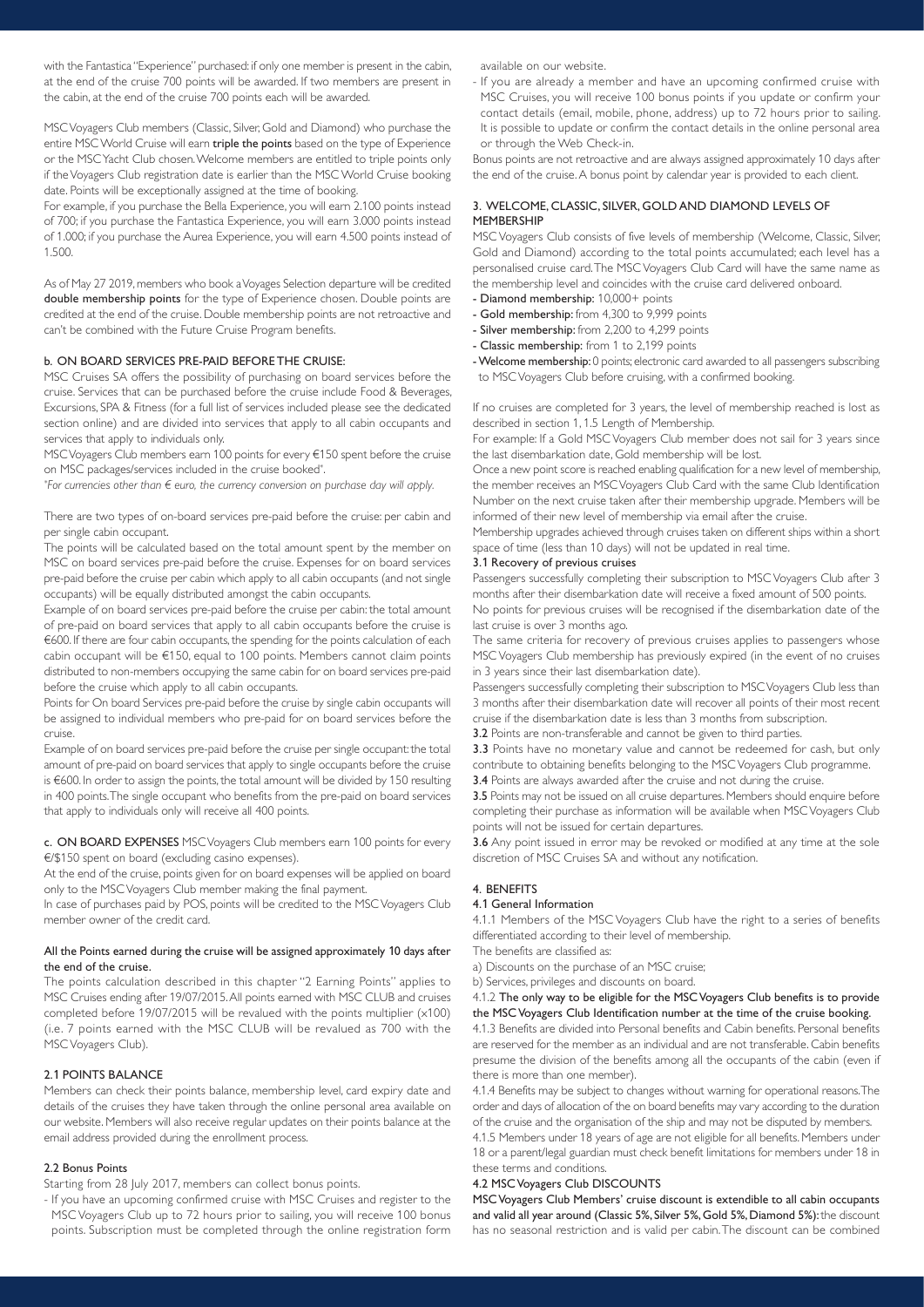with all promotions and offers unless otherwise stated in the offers (The discount cannot be applied to groups bookings and it is not combinable with Tandem and MSC Grand Tour. In such cases the MSC Voyagers Club Identification Number must be provided at the time of the cruise booking in order to enjoy all benefits available during the cruise and earn Club points.). MSC Voyagers Club Members can extend their discount to the other people staying in their cabin, included in the booking. The discount is understood to be applied to the cabin cruise booking fare only. The

discount cannot be applied to flights, transfers, port taxes, hotels and excursions. The possibility of using the discount for the purchase of a cruise in conjunction with other promotions must always be checked. Members are asked to check directly with their travel agent or with MSC Cruises' Res Consultants.

#### Exclusive members' discounts on a selection of departures: "Voyages Selection"

A selection of departures is available with an additional and consequential discount (5%, 10% or 15%) that can be combined with the 5% MSC Voyagers Club booking discount. The additional discount may vary depending on the departures and markets Voyages Selection is not available for Welcome members.

Silver, Gold and Diamond members receive an additional €/\$50 shipboard credit on top of their discount on their Voyages Selection booking. Shipboard credit is issued per member and not per cabin. Shipboard credit is applied to the final bill at the end of the cruise. Shipboard credit does not apply to MSC Voyagers Club members under 18 years old.

This awarded discount can be extended to all occupants of the cabin and cannot be combined with any other offer and promotion, with the exception of MSC Voyagers Club discount, unless otherwise specified in the details of the promotion itself.

Voyages Selections are visible online in the MSC Voyagers Club section, on board and at Travel Agencies. Voyages Selections can be booked online by providing your Club Identification Number.

The possibility of booking Voyages Selections may be limited to a certain time frame. Expiry of promotions will be communicated online.

Voyages Selection departure terms and conditions may vary according to the market. 4.2.1 Dedicated member on board discounts can be applied at the time of purchase or at the end of the cruise when the member's account bill is closed. Customers must always check if discounts are applicable to other promotions currently in progress on board. MSC Cruises is not responsible for any errors and/or omissions regarding MSC Voyagers Club discounts on board.

## 4.3 MSC Voyagers Club PRIVILEGES

- MSC Voyagers Club luggage identification tags, MSC Voyagers Club personalised luggage tags for embarkation in the e-ticket delivered to the customer.
- Priority boarding [Diamond], at available ports. To take advantage of this benefit, it is mandatory that the MSC Voyagers Club Diamond Card, luggage tags or Club Identification Number are shown at the drop-off table/point at the cruise terminal. The Club Identification Number is available on the e-ticket or by printing a pdf version of the electronic card before embarkation day.

Please note that priority boarding is only available on the first day of the cruise, on embarkation day after check-in. No priority is given on all other cruise days.

- Welcome Back Cocktail [Classic, Silver, Gold and Diamond], MSC Voyagers Club Members can meet each other during a cocktail. They will receive an on board invitation. Members should contact Reception - Guest Service immediately after check-in for more information. Not available on cruises with less than 4 nights. All MSC Voyagers Club members under 18 must be accompanied to the Welcome Back Cocktail by an adult sharing their same cabin.
- MSC Voyagers Club On board Special Offers [Classic, Silver, Gold and Diamond], offers are valid per person and may vary according to each cruise, level of membership or destination and MSC Cruises reserves the right to amend, modify or change the offers and their application at any time and without prior notice. Offers can only be used once. The Voyagers Club Card must be presented in order to take advantage of the offers. Members' only offers are available in the Daily Specials delivered in cabin.
- Milestone reward [Silver, Gold, Diamond], Silver, Gold and Diamond members will receive a membership pin upon reaching the level of membership for the first time. Pins will only be delivered on board and cannot be sent to members' homes. The pins will be allocated once per membership level upgrade to all eligible MSC Voyagers Club members. Available for MSC Voyagers Club members aged over 10 at the time of the cruise.

The pin cannot be used as a form of membership identification.

Please visit the MSC Voyagers Club info point to receive your pin.

- Complimentary fresh fruit basket in cabin [Silver, Gold, Diamond], per cabin and not per person, once per cruise.
- Complimentary one-hour thermal area session [Gold, Diamond], free one-hour Thermal Area session. Valid once per cruise for a Steam bath or sauna. Benefit not available for MSC Voyagers Club members under 18.
- MSC Voyagers Complimentary Gift [Gold, Diamond], delivered once per cruise and per member during the cruise, may vary depending on the ship and destination. Not available for MSC Voyagers Club members under 10 at the time of the cruise.
- Priority disembarkation in ports where a tender boat is required [Gold, Diamond], Members will be informed the day before disembarkations with a message delivered

in cabin. Members should contact Reception-Guest Service for more information.

- Complimentary MSC Voyagers Club Photo [Gold, Diamond], a complimentary picture is offered to Gold and Diamond members. The picture is selected by the guest. The photo will be a 15x20 format. The photo proposed will be from the Welcome Back Cocktail or any other photo already printed of the same size. It is mandatory to choose of oneself. In the extreme such size photo is not available, only the difference will be charged.
- Complimentary Birthday Cake [Gold, Diamond], members will be invited to the restaurant to receive a special treat on their Birthday. The Maître d'Hotel or restaurant staff will deliver a special cake to the member's table offered with the compliments of MSC Voyagers Club.
- Complimentary Speciality Restaurant "Tasting Menu" Dinner [Diamond]. Members are entitled to enjoy a tasting menu dinner at a speciality restaurant once during the cruise (beverages excluded). Members may extend their invitation to one occupant of the same cabin only once and only if the cabin mate is not a Diamond card member. Privilege and speciality restaurants may not be available on all ship classes. Members under 18 must be accompanied in order to enjoy the privilege. Members are not allowed to bring any outside beverages into the restaurant. Privilege is valid in certain speciality restaurants only. More details are available on board.
- Complimentary Spumante with chocolate-dipped fruit in cabin [Diamond], per cabin and once per cruise. Privilege not available for members under 18 years old.
- Complimentary Dancing Class [Diamond], all Diamond card members can enjoy a free one-hour dance class. Once per cruise and per member. It will be a group class, not individual. Not available on cruises with less than 4 nights. They will receive an on board invitation.
- Courtesy towelling bathrobe and slippers in cabin [Diamond], available during the cruise and for adults only. Courtesy use only, to be left in the cabin at the end of the cruise. Privilege not available for MSC Voyagers Club members under 18 years old.
- MSC Voyagers Club Diamond members Party [Diamond], members will receive an invitation on board to join an exclusive party where they can meet other MSC Voyagers Club Diamond members. Not available on cruises with less than 4 nights. All MSC Voyagers Club members under 18 must be accompanied to the Party by an adult sharing their same cabin.
- MSC Voyagers Club chocolate ship [Diamond], a complimentary chocolate ship gift will be crafted on board and delivered during the cruise. Not available on cruises with less than 4 nights.
- Priority disembarkation at end of cruise [Diamond], for further details members should contact Reception-Guest Service, the MSC Voyagers Club Infopoint or the Guest Relations Manager.
- Late cabin check-out disembarkation [Diamond], late cabin check-out on disembarkation for Diamond card members can stay in the cabin till 2 hours after the ship arrives in port. Members should check transfer time to make sure they can enjoy privilege. More details are available by contacting Reception-Guest Service and / or MSC Voyagers Club Infopoint.
- Online personal area: members can create their own account to view their membership level, points balance and card expiry date.
- MSC Voyagers Club e-newsletter: the e-newsletter is sent to all members who have consented to being contacted when they subscribed. MSC Voyagers Club members under 18 years old who have entered an email address during subscription will only receive important MSC Voyagers Club communications (regarding subscription, points balance, membership upgrade and membership expiry reminders).
- MSC Ambassador Poll: members who gave their consent during the subscription to be contacted may be involved and invited to share their opinions and feedback via online surveys.

4.4 All the benefits described above will be given to members according to their level of membership. The time and place of issue of the benefit may vary depending on the cruise, destination and cruise length. Benefits may be subject to changes without prior notice due to availability and/or operational reasons. For any other information on the following or any other benefit please visit the MSC Voyagers Infopoint or the Reception - Guest Service when on board or visit msccruises.com or msccruises.co.nz.

## 5. CHANGES RELATED TO THE DISMISSED MSC CLUB PROGRAMME

With the introduction of the MSC Voyagers Club, the MSC CLUB will be dismissed. The present terms and conditions of the MSC Voyagers Club will substitute all previous MSC CLUB regulations and it is effective starting from its publication on all MSC Cruises websites from 19/07/2015.

MSC Voyagers Club will substitute the previous MSC CLUB as MSC Cruises Loyalty programme.

All members who previously subscribed to the dismissed MSC CLUB loyalty programme will become MSC Voyagers Club members.

All previous regulations, benefits, privileges and offers related to the MSC CLUB will be no longer effective with the launch of MSC Voyagers Club and can no longer be claimed.

All past MSC Club identification numbers previously issued remain valid within the